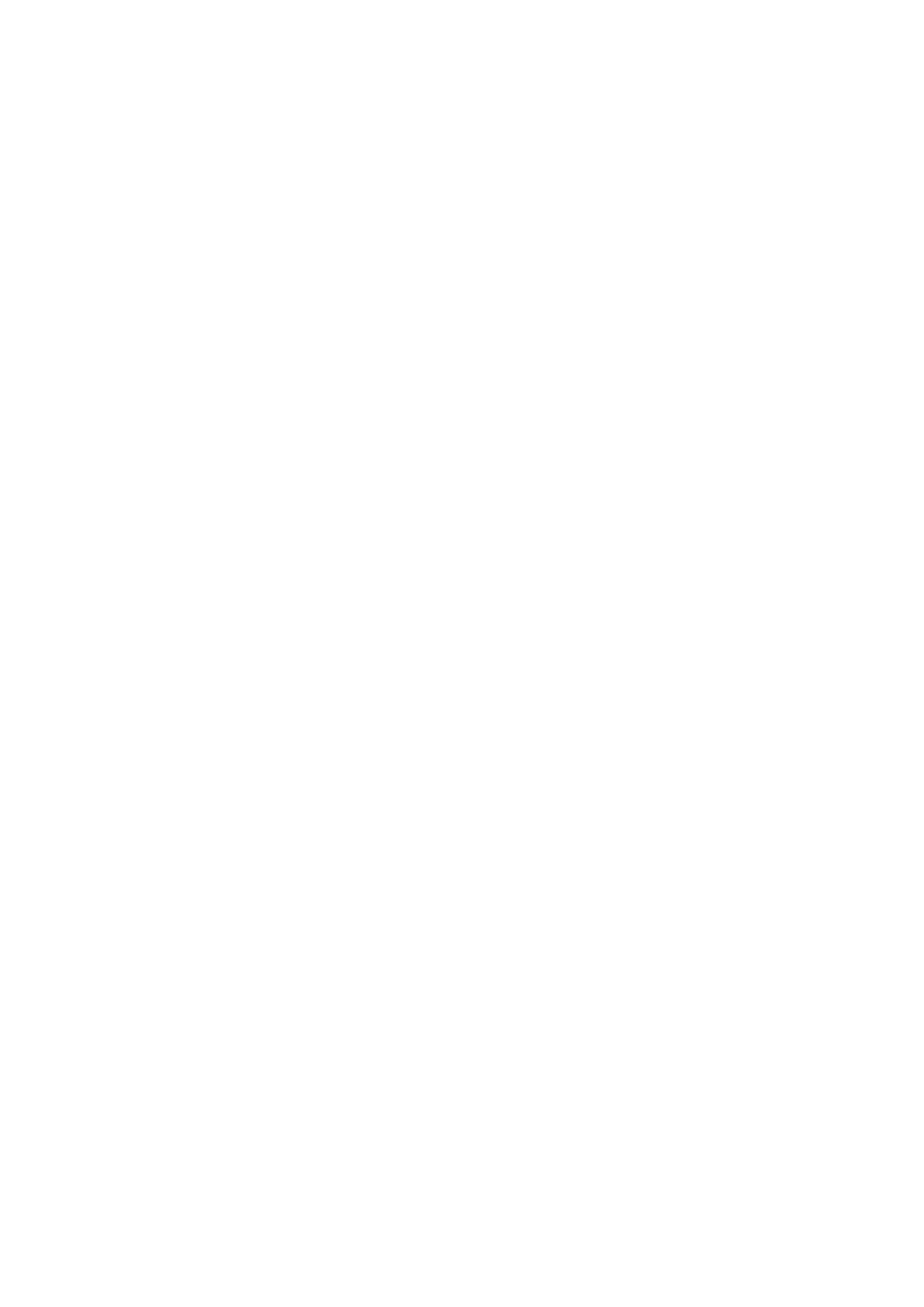

# **ACADEMIC COMPETITIONS / ASSESSMENTS REGISTRATION - 2022**

**ICAS COMPETITIONS: Please go online to register your child/ren and pay for the ICAS tests:** <https://shop.icasassessments.com/pages/pps>**School Access Code: ERI412**

**Please complete this form for our records to assist with administration of the tests. No payment for ICAS assessments can be accepted at school, they must be done online.**

| <b>Competition</b>                                                                                                                                 | <b>Sitting Date</b>                                           | <b>Cost</b> | <b>Years</b> | Name/s | Year |
|----------------------------------------------------------------------------------------------------------------------------------------------------|---------------------------------------------------------------|-------------|--------------|--------|------|
| <b>ICAS</b><br><b>DIGITAL TECHNOLOGIES</b>                                                                                                         | Tues 9 August                                                 | \$19.25     | $3 - 8$      |        |      |
| <b>ICAS SCIENCE</b>                                                                                                                                | Tues 23 August                                                | \$19.25     | $3 - 8$      |        |      |
| <b>ICAS SPELLING BEE</b>                                                                                                                           | Thurs 25 August<br>(Note: this test is<br>NOT avail for Yr 8) | \$19.25     | $3 - 7$      |        |      |
| <b>ICAS ENGLISH</b>                                                                                                                                | Thurs 18 August                                               | \$19.25     | $3 - 8$      |        |      |
| <b>ICAS WRITING</b>                                                                                                                                | Thurs 11 August                                               | \$23.65     | $3 - 8$      |        |      |
| <b>ICAS MATHEMATICS</b>                                                                                                                            | Tues 30 August                                                | \$19.25     | $3 - 8$      |        |      |
| <b>Australian Maths Competition:</b><br>Payment for this competition must be done through the school, using the options on the payment form below. |                                                               |             |              |        |      |

| <b>AUSTRALIAN MATHEMATICS</b><br>(AMC)                                                                                                                                           | Thurs 5 <sup>th</sup> August<br>Available as either<br>Online or Paper Test<br>Please Tick [ ] Paper<br>] Online*                                                                                                                   | \$7.50                                                             | $3 - 7$ |  |  |  |  |  |
|----------------------------------------------------------------------------------------------------------------------------------------------------------------------------------|-------------------------------------------------------------------------------------------------------------------------------------------------------------------------------------------------------------------------------------|--------------------------------------------------------------------|---------|--|--|--|--|--|
|                                                                                                                                                                                  | \$                                                                                                                                                                                                                                  | Payment MUST be received for AMC with<br>this form for processing. |         |  |  |  |  |  |
| Payment Options for AMC:   Credit Card<br>QKR<br>NOTE: If paying by QKR, please still complete this form and return to the front office.<br>Card Details: (Visa/Mastercard only) |                                                                                                                                                                                                                                     |                                                                    |         |  |  |  |  |  |
|                                                                                                                                                                                  |                                                                                                                                                                                                                                     |                                                                    |         |  |  |  |  |  |
|                                                                                                                                                                                  | Signature: <u>contained</u> and contained a state of the state of the state of the state of the state of the state of the state of the state of the state of the state of the state of the state of the state of the state of the s |                                                                    |         |  |  |  |  |  |

**Closing date for all nominations – Friday 3 rd June (No Late Entries after this date)**

Parent/Carer: …………………………………………………………. *(signed)* Date: ………………………

*\*\*Please ensure the relevant privacy notices overleaf are also signed and dated\*\**